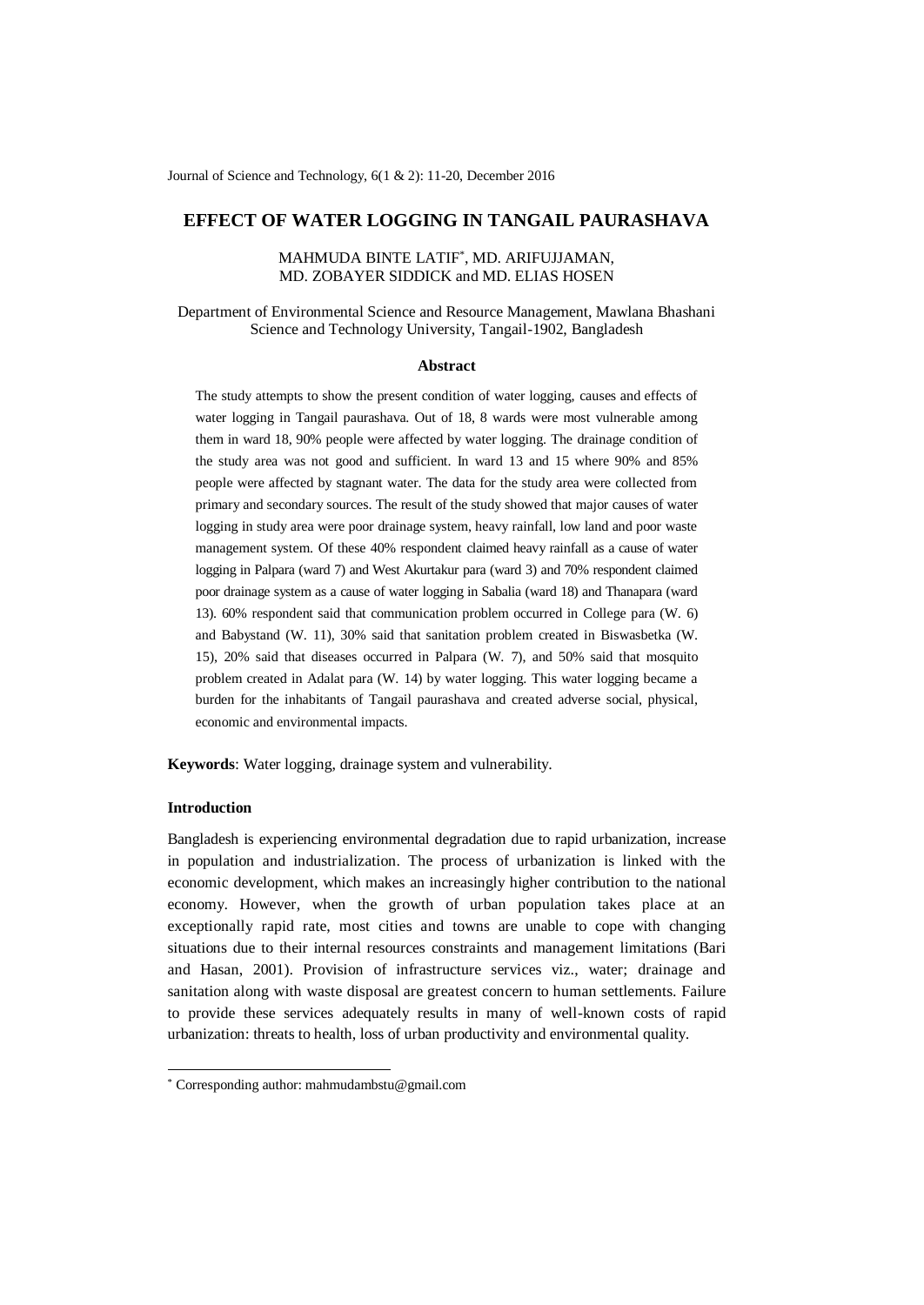For the rapid growth of urbanization a lot water logging in Tangail paurashava is not a new problem but the frequency of this problem of urban disasters are occurring day by day. Among these water logging problem is one of them is increasing day by day. Flooding due to rainfall is also a severe problem for Tangail paurashava that is inundated for several days. There are several places inundated due to flooding in many days which causes a lot of problems such as environmental degradation, sanitation, problem of traffic movement, mosquito, diseases etc to the inhabitants of town. The present study explores the water logging problems of a municipality in Bangladesh considering Tangail paurashava as a case. The study was conducted to observe the water logging situation and identify the most vulnerable place of the study area and to ascertain the causes and effects of water logging in Tangail Paurashava.

## **Materials and Methods**

### *Study area*

Tangail Paurashava was selected for the study area as a case due to its condition and development characteristics. The area is located within latitude of  $24^{\circ}25'96''$  N and longitude of 89°92'54" E. It was established in 1 July, 1987 with 5 wards. Then the paurashava re-established with 18 wards in 1999 with an area of  $29.42 \text{ km}^2$  is bounded by Kalihati upazila on the north, [Nagarpur](http://localhost:1031/HT/N_0017.HTM) an[d Delduar](http://localhost:1031/HT/D_0102.HTM) upazilas on the South[, Basail](http://localhost:1031/HT/B_0329.HTM) upazila on the east, [Belkuchi](http://localhost:1031/HT/B_0398.HTM) and [Chauhali](http://localhost:1031/HT/C_0166.HTM) upazilas on the west (Banglapedia, 2009-10). The climate of the studied area is moderate. Out of 18, 8 wards of Tangail paurashva were affected severely by water logging. Following map has shown the study area (Fig. 1).

All of these wards were not equally affected by water logging. Some wards were most vulnerable and some were lower vulnerable than other wards. Average 70% people were affected by water logging. At Sabalia and Kodalia (18), 90% people were vulnerable by water logging. Lowest vulnerable position was Pal para (7) where 50% people were affected by water logging (Table 1).

| Ward no. | Areas                       | Vulnerable (%) | Not vulnerable (%) |
|----------|-----------------------------|----------------|--------------------|
| 3        | West Akur takur para        | 70             | 30                 |
| 6        | College para                | 70             | 30                 |
| 7        | Pal para                    | 50             | 50                 |
| 11       | Babystand                   | 70             | 30                 |
| 13       | Thana para, Tangail moholla | 80             | 20                 |
| 14       | Adalat para                 | 75             | 25                 |
| 15       | Biswas betka                | 60             | 40                 |
| 18       | Sabalia, kodalia            | 90             | 10                 |

**Table 1. Vulnerable wards of Tangail paurashava due to water logging.**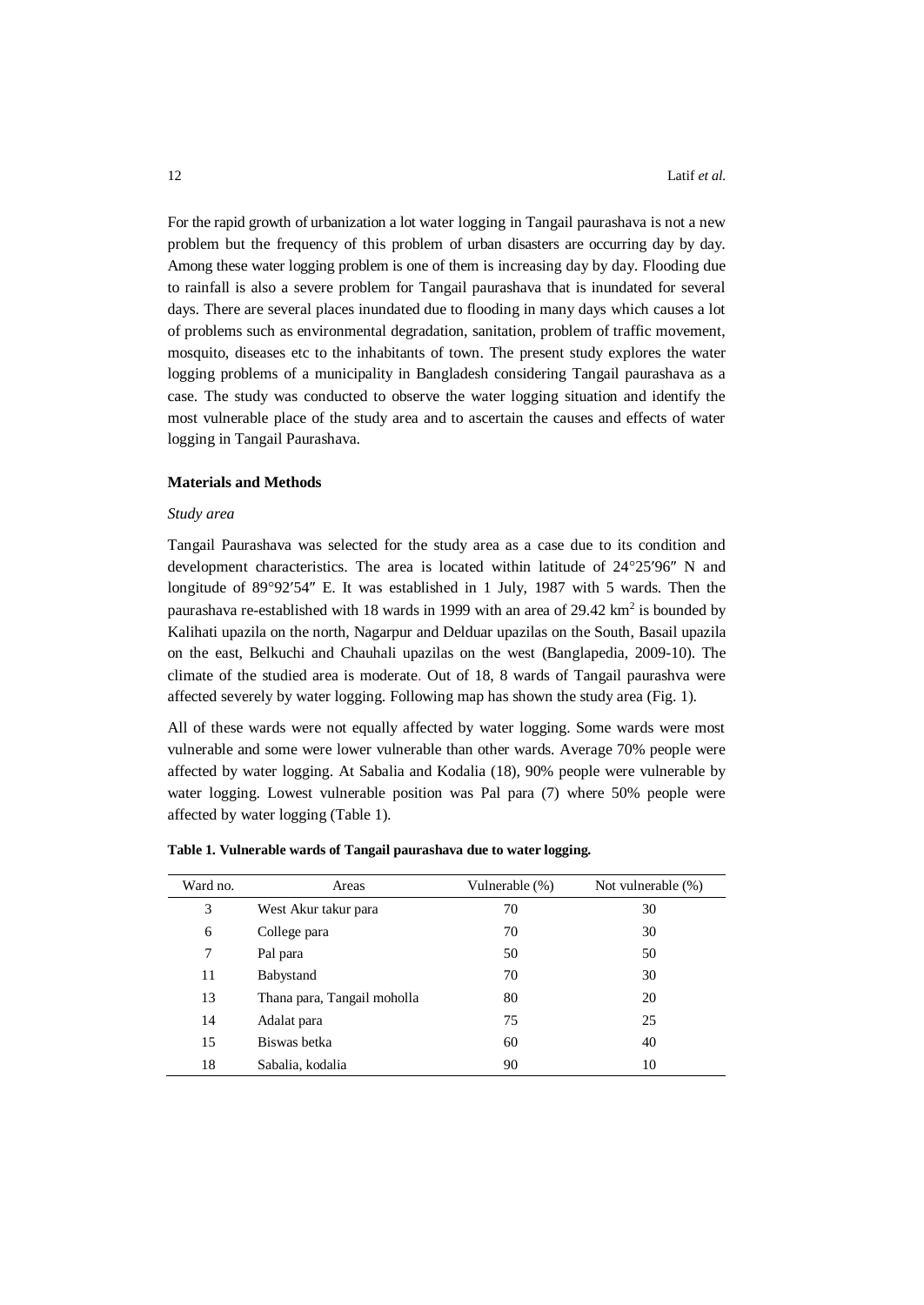Effect of Water Logging in Tangail Paurashava 13



**Fig. 1.** Map showing the study area of Tangail paurashava (Source: Tangail paurashava, 2013)

## *Data collection*

To fulfill the objective of the study both primary and secondary data were needed. Primary data were collected through observation, physical surveys, interviews, and pretest questionnaire. This research required a substantial amount of primary data collection through physical surveys. Mainly this study was based on quantitative and qualitative data.

To find out inherent causes of water logging in Tangail paurashava and its associate impact on city life, a field survey as questionnaire survey, informal interview and open discussion was conducted with the authorities of different concerned organizations, experts and people living in different wards of Tangail paurashava. The questionnaire was designed in such a way that it would track down the problem from the inception and the impact of the water logging in the locality. Out of 18, 8 wards were selected as study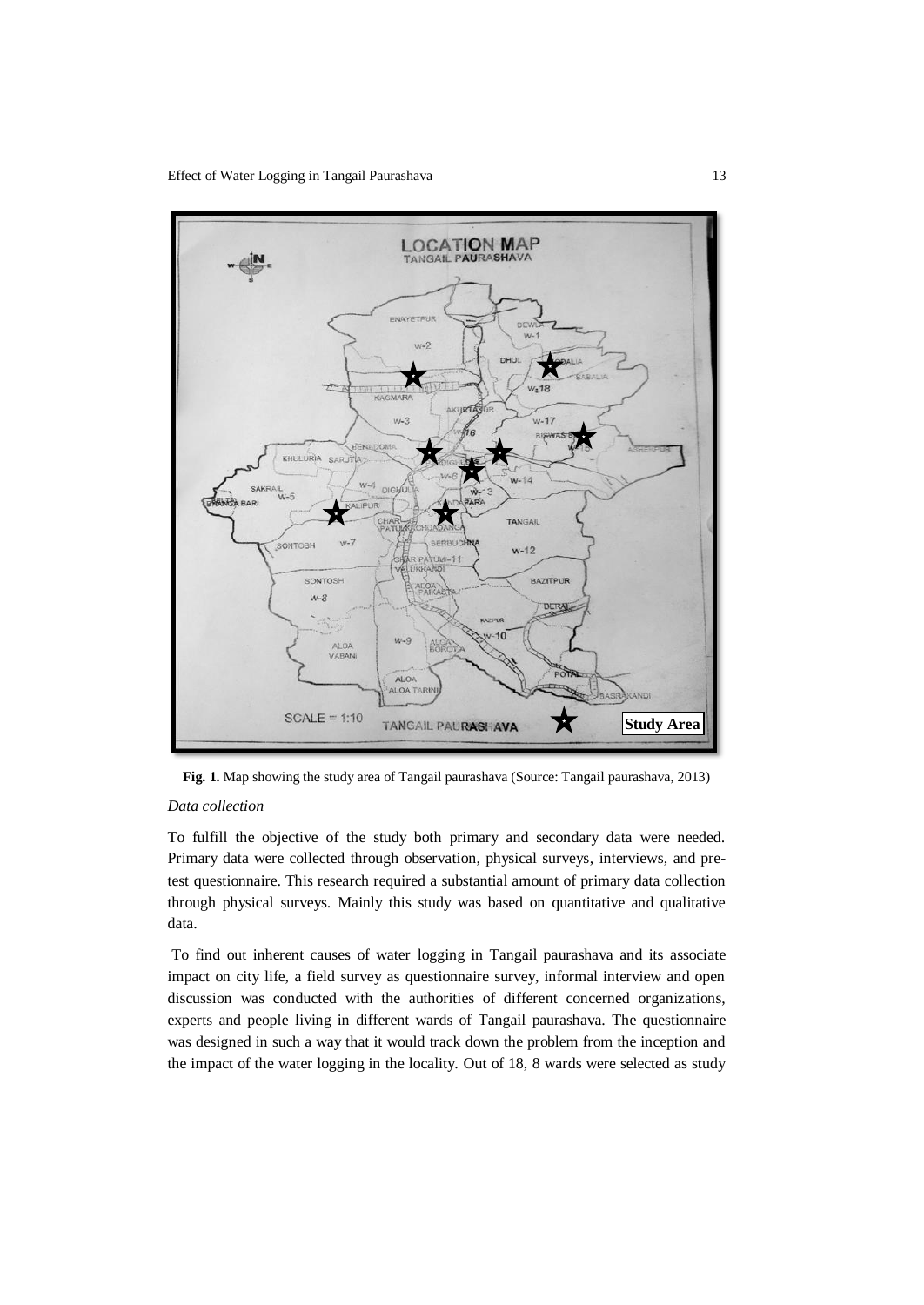area or water logging prone area. The number of respondents was randomly selected (100) on the basis of severity of water logging in different wards with different categories which were: ward no. (3, 6, 7, 11, 15 and 18) were 60; and ward no. (13 and 14) was 40. Informal interview of official experts of different development agencies was also taken in order to know their view of causes and effects of water logging in Tangail paurashava and sustainable solutions. Secondary data were obtained from relevant studies, reports, journals, newspapers and other government and non-government sources. Internets were another vital source of secondary data used in this report. For the purpose of the present study, several types of maps, rainfall data, the storm water drainage system data, solid waste and other waste dumping data and other related data were collected from the Tangail Paurashava office and related department and organizations. Lots of photographs were also collected directly from field survey and daily newspapers to illustrate the situation of water logging.

## *Data analysis and presentation*

The data were analyzed by using Geographic Information System (GIS) like Arc/info, Arc/view etc. and other statistical computer software like, Microsoft Excel, etc. Finally the analyzed data were integrated and presented as maps, tables, and graphs and putted in the research.

## **Results and Discussion**

Water logging pattern was mainly two types depending upon the area. According to field survey, average 59.38, 31.88 and 8.75% people faced water logging problem respectively by stagnant water, running water and others. Most vulnerable ward was 13 no. and 15 no. where 90 and 85% people were affected by stagnant water. 50% people of ward no. 6, 11 and 14 was faced by running water (Fig. 2).



**Fig. 2.** Water logging pattern of Tangail paurashava.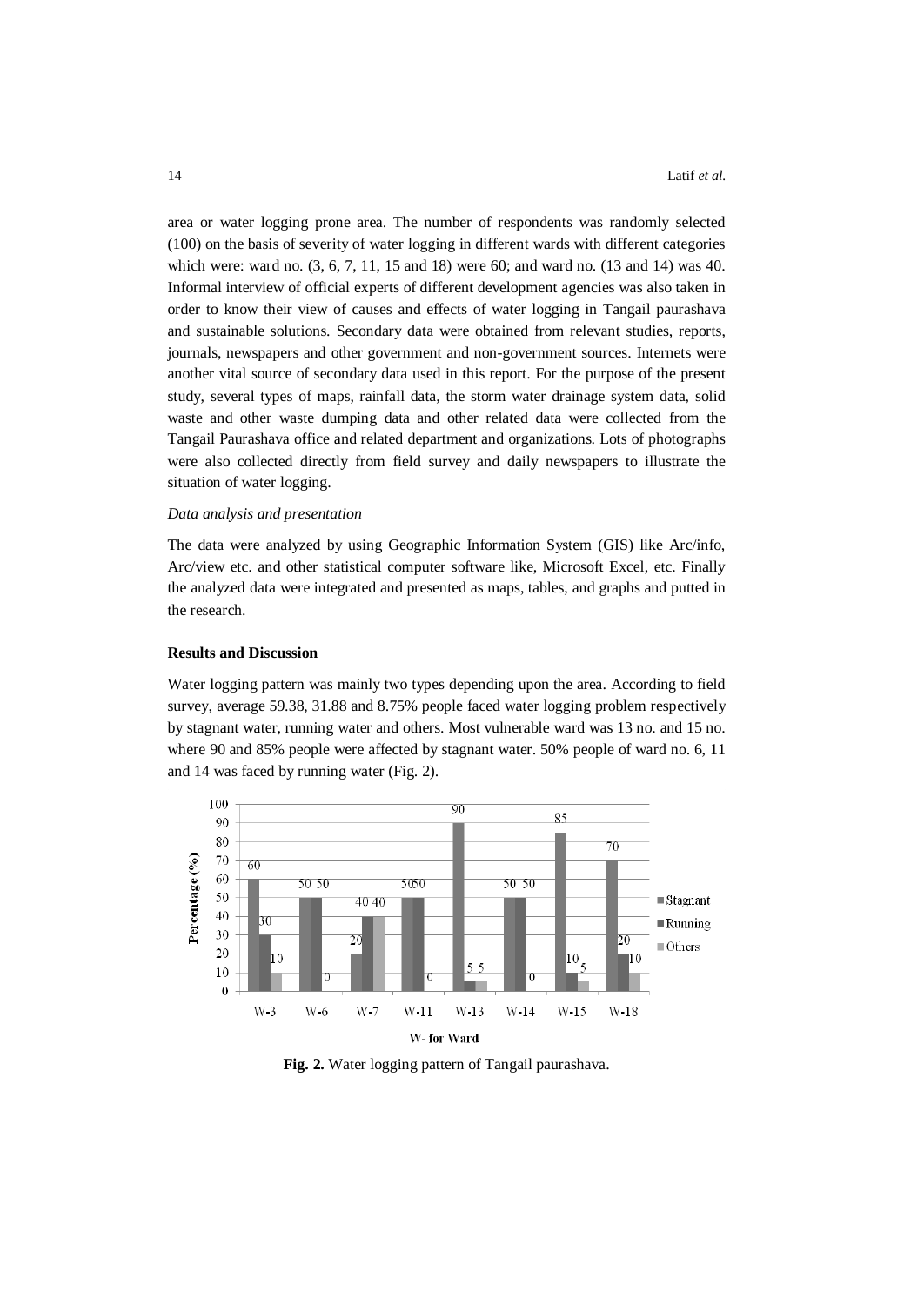According to respondent's opinion, in Sabalia (ward no.18) 60% claimed that water logging remained for 5 days because of low land and poor drainage system. 50% respondent said that logged water remained in Thana para (Ward 13) for 15 days because of poor drainage system and 20% people of ward no 3, 7 and 15 said that logged water remained for 10 days in the study area (Fig. 3).



**Fig. 3.** Duration of water logging in Tangail paurashava.

# *Causes of water logging in Tangail Paurashava*

According to survey, poor drainage system was the major causes for water logging of Tangail paurashava. Average 53.75% respondent was claimed that poor drainage system was the major causes of water logging in Tangail paurashava. Heavy rainfall, low land and some others also responsible for water logging that claimed respondent. 40% respondent claimed heavy rainfall as a cause of water logging in Palpara and West Akurtakur para and 70% respondent claimed poor drainage system as a cause of water logging in Sabalia (ward 18) and Thanapara (ward 13).



**Fig. 4.** Causes of water logging in Tangail paurashava.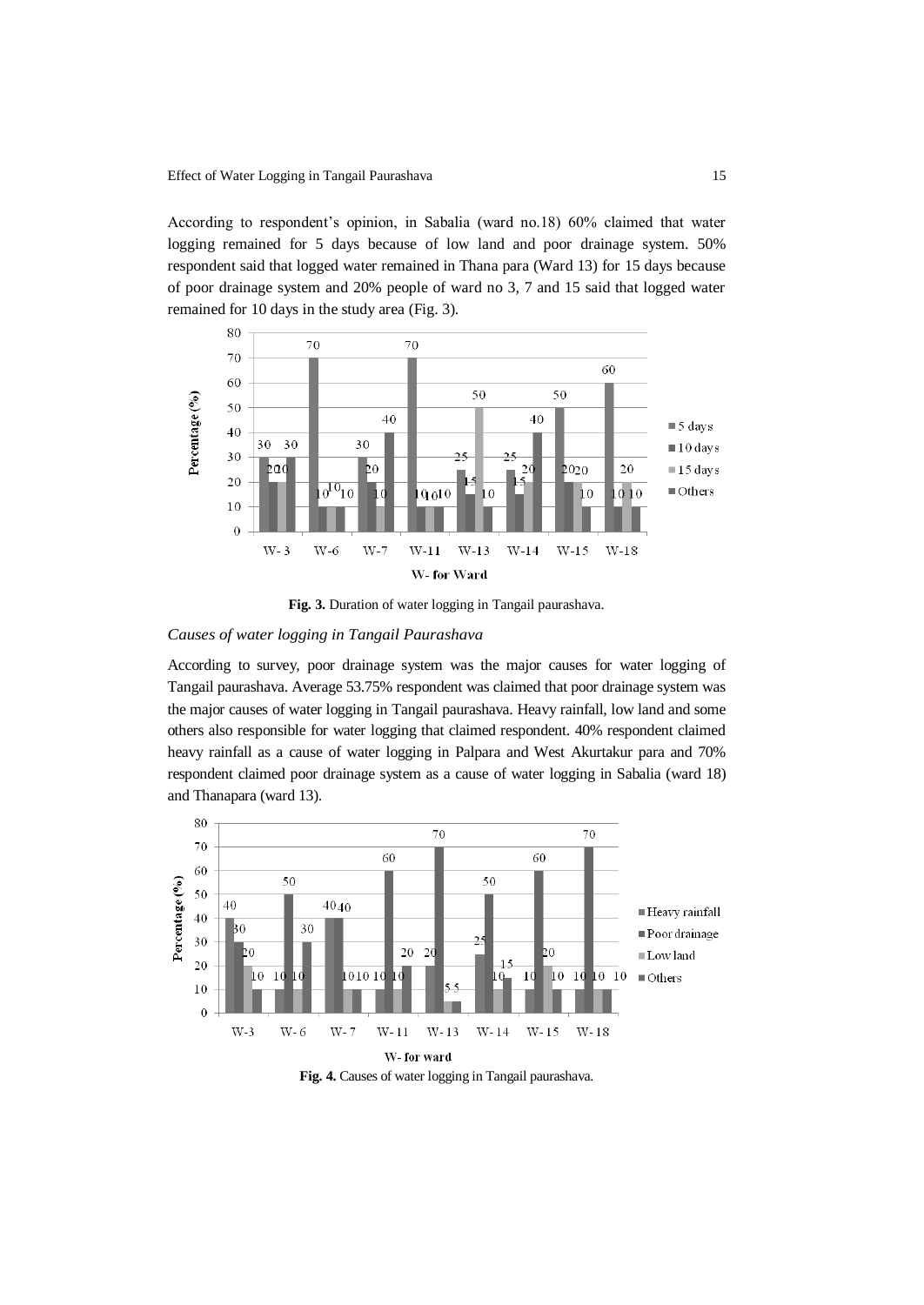#### *Other causes of water logging in study area*

Water from Tangail paurashava is drained out through the drainage system into the Lohojong river which situated western part of Tangail paurashava. There is another channel behind the Victoria road, Nirala moor which linked with the Lohojong River through Park bazar. But uncontrolled and haphazard disposal of solid wastes and garbage into the existing drainage system, and encroachment on lakes, khals/canals and rivers with unauthorized construction were responsible for disappearing the natural drainage system in this paurashava. The total length of drain in Tangail Paurashava was about 84.03 km. Some were pucca and some were kaccha. The pucca drain was about 59.20 km and kaccha was about 24.83 km which was very insufficient in the study area (Tangail paurashava, 2013).



**Fig. 5.** Drainage condition of Tangail paurashava.

According to survey, average 18.75% respondent claimed that the area was contained with high quality of drainage system, 45% said medium and 36.25% said very low quality drainage system of Tangail paurashava. 60% respondent said that west Akurtakur para was covered with high quality of drainage system (Fig. 6). In this area some new drains had been added to remove water logging. Respondent had claimed that drains were good but not sufficient.



**Fig. 6.** Sources of urban waste in Tangail paurashava.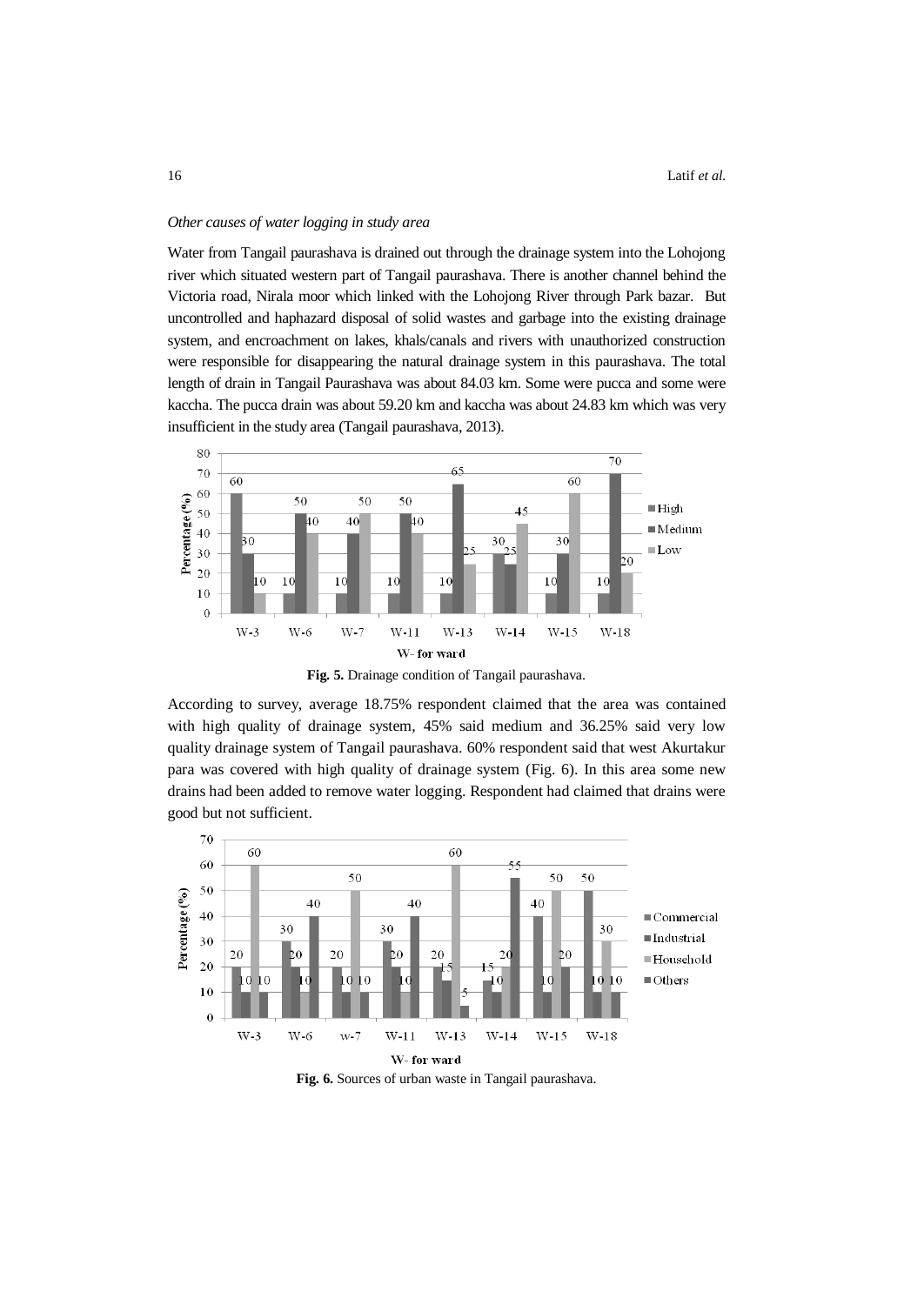Effect of Water Logging in Tangail Paurashava 17

The major sources of solid waste in Tangail paurashava were residences, streets, market places, commercial establishment, and hospitals. Maximum of these waste were dumped into the open space and directly into the drain which caused water logging. According to survey average 36.25% household, average13.12% industrial and average 23.75% others wastes were produced every day in study area. (Fig. 6)

#### *Encroachment*

Most of drains of Tangail Paurashava disappeared or are in way to lose their existence due to illegal encroachment on the rivers and khals/drains through unauthorized construction and solid waste.

### *Development work during rainy season*

Development works like construction of roads, sewerages, underground telephone and electricity lines etc. created unwanted obstacles into the drainage networks and hampered the smooth flow of storm water, therefore created water logging in the city area.

### *Lack of policy guidelines and its implementation*

Lack of regulation; weakness in the existing regulations for development control, waste disposal, encroachment; negligence of the authorities for its implementation were responsible for water logging in Tangail Paurashava.

## *Effects of water logging in Tangail paurashava*

Water logging became a burden for the inhabitants of the city, leading to and creating adverse social, physical, economical as well as environmental impacts. According to field survey 2013, average 41.25% respondent was claimed that water logging created the communication problem.



**Fig. 7.** Problems of water logging in Tangail Paurashava.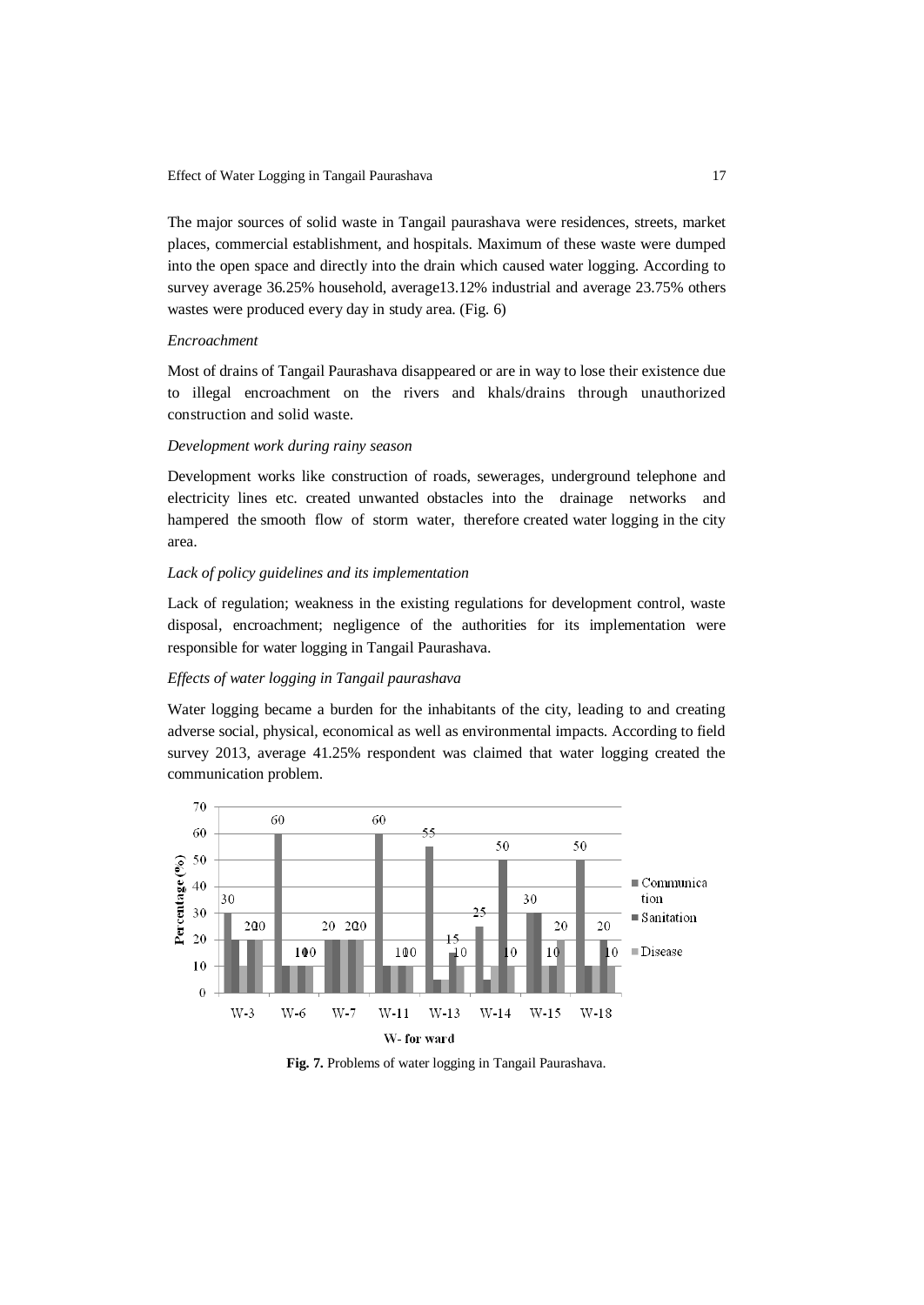Sanitation 13.75%, diseases 10.62%, mosquito 19.37%, and others 13.75% were responsible for water logging according to respondent. 60% respondent said that water logging occurred communication problem in College para and Babystand, 30% said that it occurred sanitation problem in Biswasbetka, 20% said diseases problem in Palpara, and 50% said mosquito problem in Adalat para.

#### *Other problems of water logging*

The associated other problems due to water logging and its chain effects on human life are as follows:

## *Disruption of traffic movement and normal life*

According to survey (Fig. 8) average 30.63% men, 27.5% women, 24.38% children, 17.5% others were affected by water logging. Most vulnerable group was men (40%) in Biswasbetka, Palpara and Adalat para, in Sabalia 50% was women and in Biswasbetka 40% was children who were affected by water logging.



**Fig. 8.** Vulnerable group of water logging.

#### *Damage of infrastructure*

Respondent mentioned that metalloid pipes of various underground utility services such as water, telephone, sewerage etc. were damaged and they lost their longevity due to water logging in study area.

#### *Water pollution*

Lakes, rivers, canals were polluted by logged water in study area. Different survey reports in different periods shows that the water of lakes and rivers (Lohojong, Dhaleshwari rivers-the receiving water bodies of storm water) flowing in and around the Tangail Paurashava was completely polluted.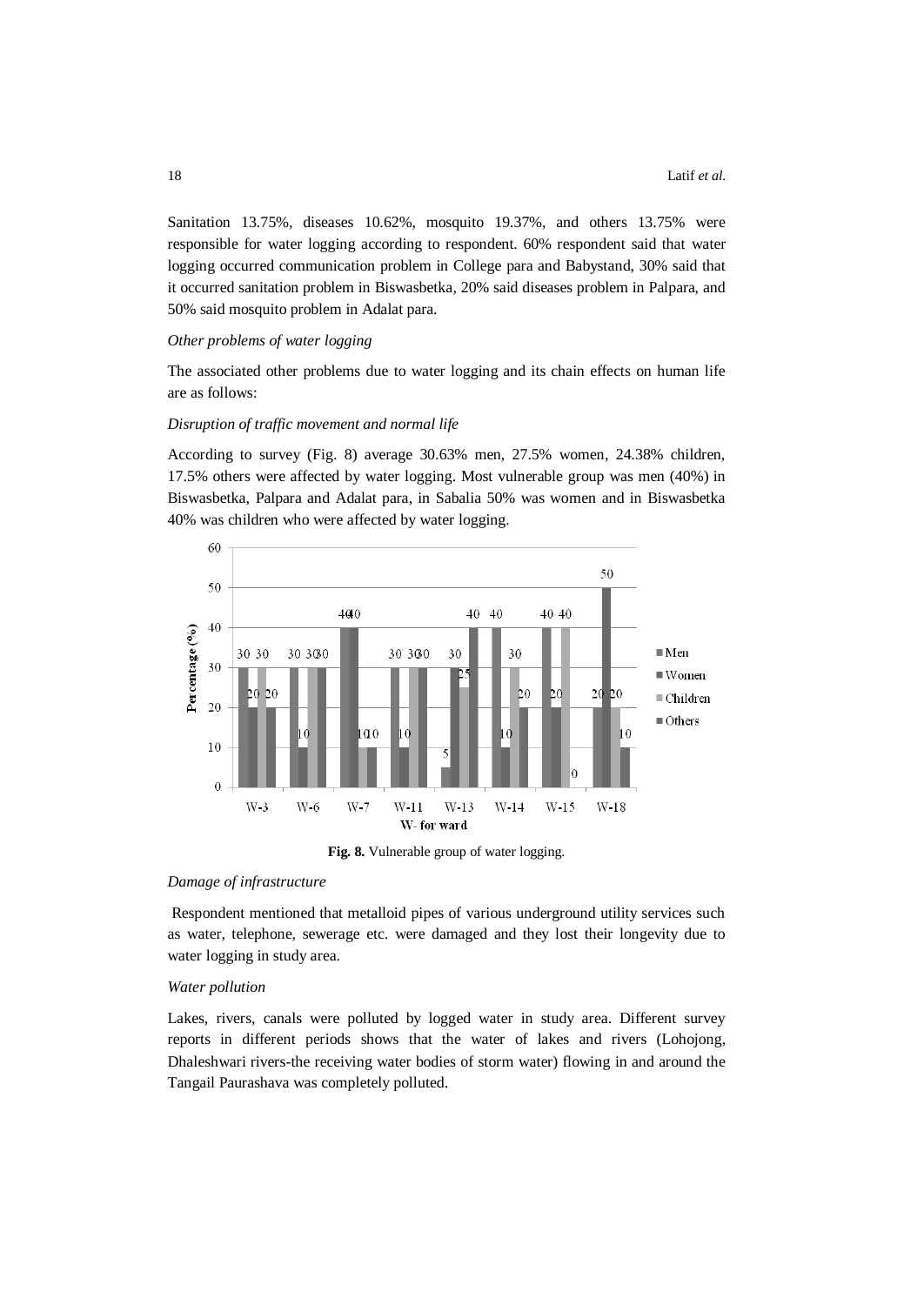#### **Conclusion**

Tangail paurashava is one of the most densely populated towns in Bangladesh. In recent years Tangail paurashava is facing extensive water logging during the monsoon (May to October) as a common and regular problem of the town. Two types of water logging were occurred by running and stagnant water in this area. Major causes of water logging in study area were poor drainage system, heavy rainfall, low land and poor waste management system. Of these 40% respondent claimed that heavy rainfall as a cause of water logging in Palpara (ward 7) and West Akurtakur para (ward 3) and 70% respondent claimed poor drainage system as a cause of water logging in Sabalia (ward 18) and Thana para (ward 13). 60% respondent said that communication problem occurred in College para (W. 6) and Babystand (W. 11), 30% said that sanitation problem created in Biswasbetka (W. 15), 20% said that diseases occurred in Palpara (W. 7), and 50% said that mosquito problem created in Adalat para (W. 14) by water logging. Some important measures can help the authorities for comprehensive management of water logging and minimize the suffering of the town dwellers through development control, comprehensive drainage development plan, establish 'Right of Way', improvement of drainage management system, awareness development against blocking of drains.

## **References**

- Bari, F.M. and M. Hasan, (2001). Effect of urbanization on storm runoff characteristics of Dhaka city. Tsinghua University Press. XXIX IAHR Congress. Beijing.
- BBS (Bangladesh Bureau of Statistics), (2011). Bangladesh population census 2011, Zila: Tangail. Government of Bangladesh.
- BBS (Bangladesh Bureau of Statistics), (1997). Urban Area Report 1997, Government of Bangladesh.
- Chowdhury, J.U., (1998). Measurement and analysis of rainfall runoff in selected catchments of Dhaka City. Institute of Hydrology. Wallingford, UK.
- CIRIA, (2001). Sustainable urban drainage system: Best manual practice for England, Scotland, Wales and Northern Ireland. CIRIA C523. London.
- Huq, S. and M. Alam, (2003). Flood management and vulnerability of Dhaka City. Bangladesh Center of Advance Studies (BCAS). Dhaka.
- Muhammad, I., S.S. Prem and S.O. Tariq, (2000). Environmental hazards plants and people, CBS Publisher and Distributors (1<sup>st</sup> edn), pp: 38-49.
- Islam, N. ed., (1998). Recent urban studies, Bangladesh. The University of Dhaka. Dhaka.
- Islam, N. ed., (2000). Urban Governance in Asia: Sub-regional and city perspective. Pathak Shamabesh. Dhaka.
- Islam, N. ed., (2001). Urbanization, urban planning and development, and urban governance: A reader for studies. Center for urban studies (CUS), Dhaka.
- JICA (Japan International Cooperation Agency), (1991). Master plan for greater Dhaka flood protection project, FAB 8A. Main report and supporting report-II. Flood plan coordination organization (recently WARPO), Dhaka.